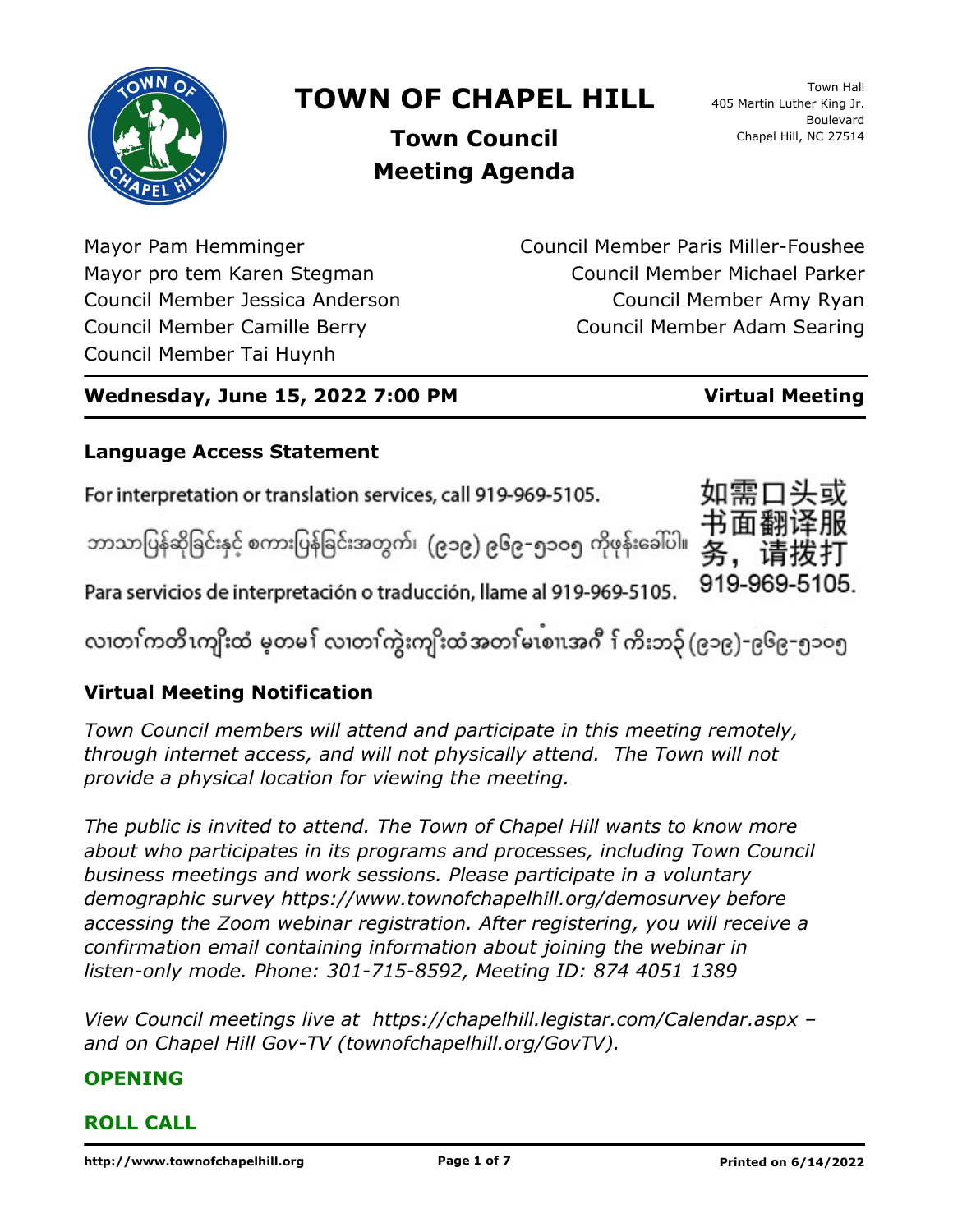# **PUBLIC COMMENT FOR ITEMS NOT ON PRINTED AGENDA AND PETITIONS FROM THE PUBLIC AND COUNCIL MEMBERS**

*Petitions and other similar requests submitted by the public, whether written or oral, are heard at the beginning of each regular meeting. Except in the case of urgency and unanimous vote of the Council members present, petitions will not be acted upon at the time presented. After receiving a petition, the Council shall, by simple motion, dispose of it as follows: consideration at a future regular Council meeting; referral to another board or committee for study and report; referral to the Town Manager for investigation and report; receive for information. See the Status of Petitions to Council webpage to track the petition. Receiving or referring of a petition does not constitute approval, agreement, or consent.*

### **ANNOUNCEMENTS BY COUNCIL MEMBERS**

### **CONSENT**

*Items of a routine nature will be placed on the Consent Agenda to be voted on in a block. Any item may be removed from the Consent Agenda by request of the Mayor or any Council Member.*

| 1. | Approve all Consent Agenda Items.                                                                                                                                                                                  | [22-05421        |
|----|--------------------------------------------------------------------------------------------------------------------------------------------------------------------------------------------------------------------|------------------|
|    | By adopting the resolution, the Council can approve various<br>resolutions and ordinances all at once without voting on each<br>resolution or ordinance separately.                                                |                  |
| 2. | Authorize the Disposition of a Surplus Stormwater<br>Division's Street Sweeper.                                                                                                                                    | <u>[22-0543]</u> |
|    | By adopting the resolution, the Council declares the 2008<br>International Street Sweeper truck as surplus and authorizes its sale<br>in an online auction through www.GovDeals.com.                               |                  |
| 3. | Authorize the Town Manager to Award a Bid for<br><b>Construction of Homestead and Seawell School</b><br>Sidewalk Projects with a Not-to-Exceed Amount of<br>\$2,153,448.                                           | <u>[22-0544]</u> |
|    | By adopting the resolution, the Council authorizes the Town Manager<br>to award a bid for the construction of the Homestead and Seawell<br>School Sidewalk Projects with a not-to-exceed amount of<br>\$2,153,448. |                  |
| 4. | Authorize the Town Manager to Negotiate and Execute<br>a Construction Contract for the Post Office/<br>Courthouse Roof Replacement and Cupola                                                                      | [22-0545]        |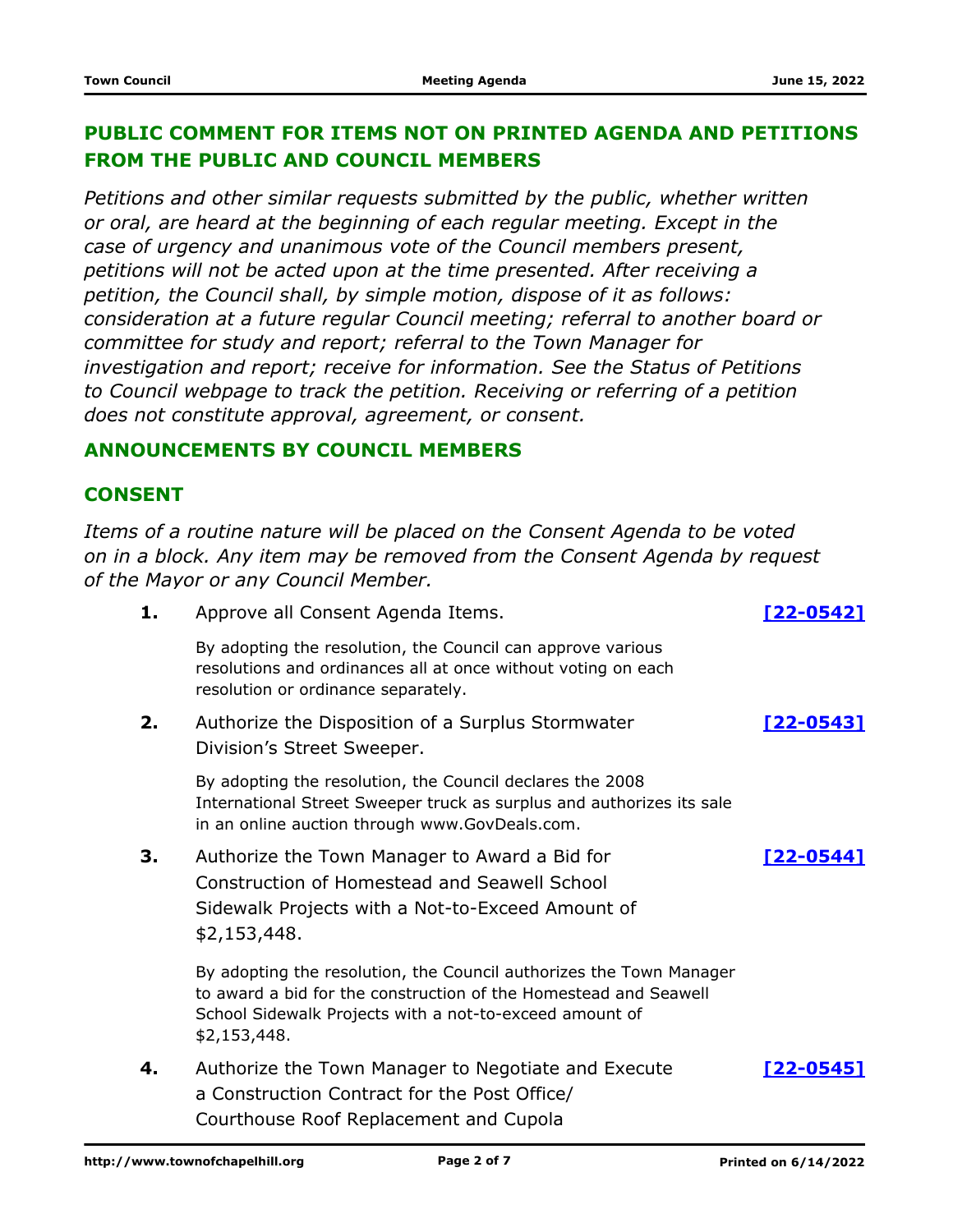|    | Refurbishment and Other Exterior Building Envelope<br>Repairs Project. (distributed 6/14/22)                                                                                                                                                                  |                  |
|----|---------------------------------------------------------------------------------------------------------------------------------------------------------------------------------------------------------------------------------------------------------------|------------------|
|    | By adopting the resolution, the Council authorizes the Town Manager<br>to negotiate and execute a construction contract for the Post Office/<br>Courthouse Roof Replacement and Cupola Refurbishment and Other<br>Exterior Building Envelope Repairs Project. |                  |
| 5. | Authorize the Mayor to Execute a Revised<br>Memorandum of Understanding for the Orange County<br>Partnership to End Homelessness.                                                                                                                             | $[22 - 0546]$    |
|    | By adopting the resolution, the Council approves the updated<br>Memorandum of Understanding with the Orange County Partnership<br>to End Homelessness.                                                                                                        |                  |
| 6. | Amend the Personnel Ordinance to Convert the<br>Funeral Leave to a Broader Personal Leave.                                                                                                                                                                    | <u>[22-0547]</u> |
|    | By enacting the ordinance, the Council amends the Code of<br>Ordinances to grant employees Personal Leave.                                                                                                                                                    |                  |
| 7. | Submit Public Comments to the North Carolina<br>Utilities Commission Concerning Duke Energy's<br>Carolinas Carbon Plan.                                                                                                                                       | [22-0548]        |
|    | By adopting the resolution, the Council supports a joint letter with<br>other North Carolina local governments to submit public comments<br>to the North Carolina Utilities Commission concerning Duke Energy's<br>Carolinas Carbon Plan.                     |                  |
| 8. | Continue the Evidentiary Hearing for the Special Use<br>Permit Modification for Chapel Hill North at 1800<br>Martin Luther King Jr. Blvd to September 28, 2022                                                                                                | <u>[22-0549]</u> |
|    | By adopting the resolution, the Council continues the evidentiary<br>hearing for the proposed Chapel Hill North Special Use Permit<br>Modification application to September 28, 2022.                                                                         |                  |
| 9. | Call a Legislative Hearing to Consider Annexing<br>Property at 2200 Eubanks Road on September 14,<br>2022.                                                                                                                                                    | $[22 - 0550]$    |
|    | By adopting the resolution, the Council schedules a legislative<br>hearing to consider annexing property at 2200 Eubanks Road, also<br>known as the 'Putt Putt Fun Center' site, on September 14, 2022.                                                       |                  |
|    | <b>9.01</b> Adopt a Resolution Supporting a Grant Application to<br>the Governor's Highway Safety Program. (distributed<br>6/14/22)                                                                                                                           | <u>[22-0563]</u> |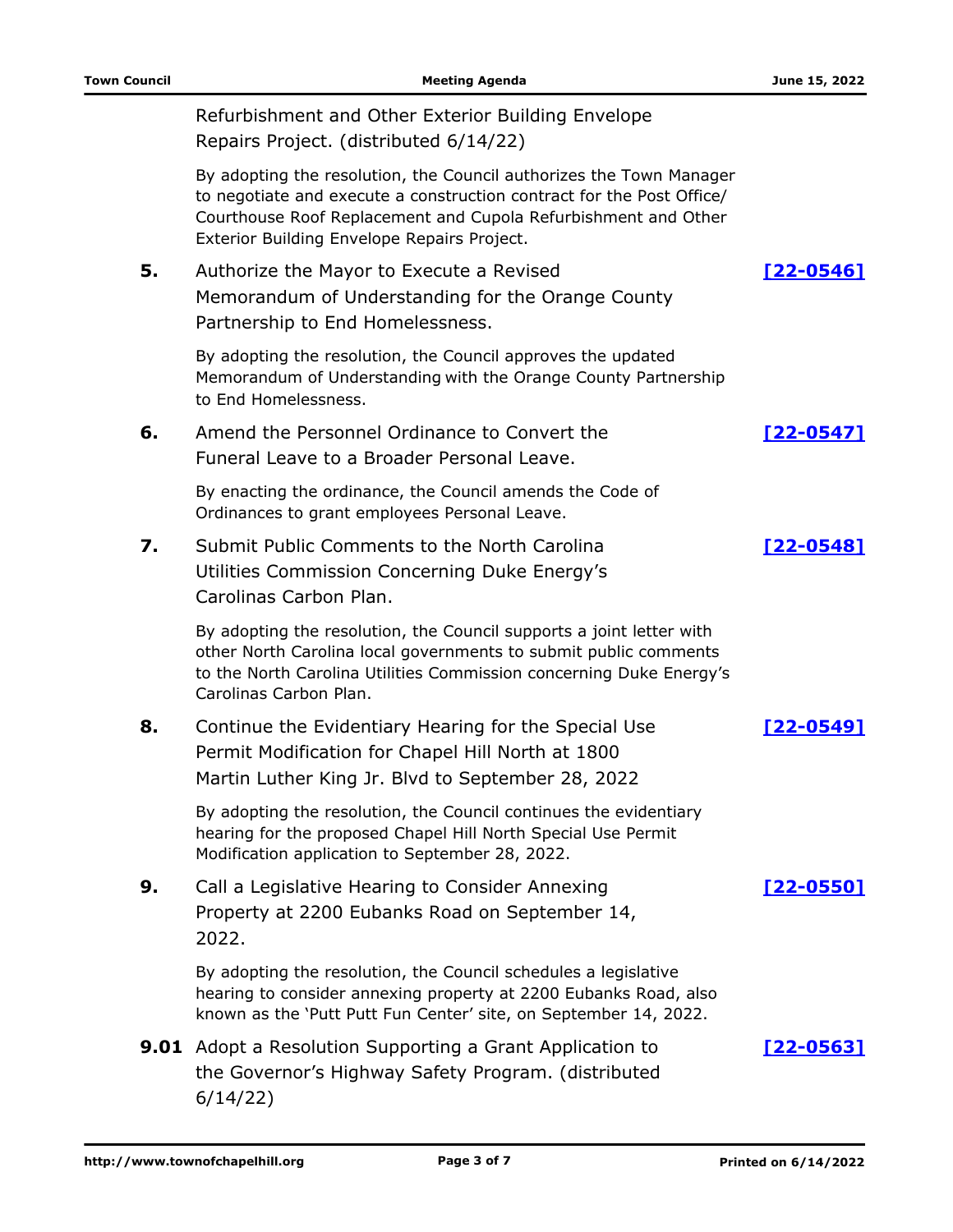By adopting the resolution, the Council approves the grant application to the Governor's Highway Safety Program in the amount of \$60,500.

### **INFORMATION**

**10.** Receive Upcoming Public Hearing Items and Petition **10. [\[22-0551\]](http://chapelhill.legistar.com/gateway.aspx?m=l&id=/matter.aspx?key=7462)** Status List.

By accepting the report, the Council acknowledges receipt of the Scheduled Public Hearings and Status of Petitions to Council lists.

#### **DISCUSSION**

#### *SPECIAL USE PERMIT*

*Special Use Permit: The Application for a Special Use Permit is Quasi-Judicial. Persons wishing to speak are required to take an oath before providing factual evidence relevant to the proposed application.*

*Witnesses wishing to provide an opinion about technical or other specialized subjects should first establish that at the beginning of their testimony.*

Close the Evidentiary Hearing and Consider an **11. [\[22-0552\]](http://chapelhill.legistar.com/gateway.aspx?m=l&id=/matter.aspx?key=8059)** Application for Special Use Permit Modification - Fifth Third Bank, 1800 Fordham Boulevard.

PRESENTER: Judy Johnson, Assistant Planning Director

Swearing of all persons wishing to present evidence

- a. Without objection, the revised report and any other materials submitted at the hearing for consideration by the Council will be entered into the record
- b. Introduction and revised recommendation
- c. Presentation of evidence by the applicant
- d. Presentation of evidence by the public
- e. Comments and questions from the Mayor and Town Council
- f. Applicant's statement regarding proposed conditions
- g. Motion to close the evidentiary hearing
- h. Motion to adopt a resolution approving the Special Use Permit Modification.

RECOMMENDATION: That the Council adopt Revised Resolution A, approving the application.

#### *ZONING ATLAS AMENDMENTS*

*Zoning Atlas Amendment: The Zoning Atlas Amendment, to change the zoning designation on this property, is Legislative. The Council receives and considers public comment on the merits of the proposed rezoning, including*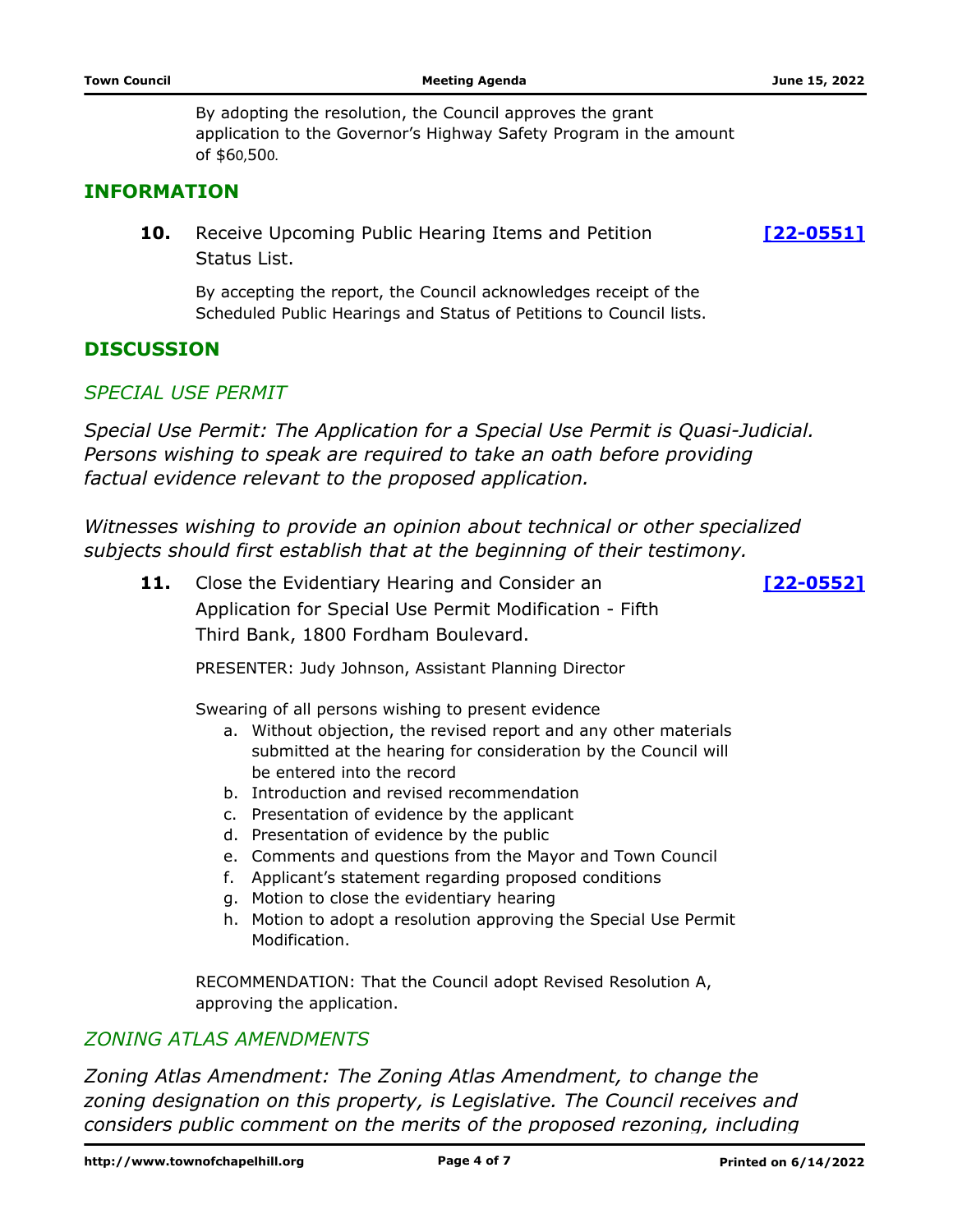*opinions, when making Legislative decisions.*

Close the Legislative Hearing and Consider an **12. [\[22-0553\]](http://chapelhill.legistar.com/gateway.aspx?m=l&id=/matter.aspx?key=8031)** Application for Conditional Zoning for the Gimghoul Castle located at 742 Gimghoul Road from Residential-1 (R-1) to Office/Institutional-1-Conditional Zoning District (OI-1-CZD).

PRESENTER: Anya Grahn, Principal Planner

- a. Without objection, the revised report and any other materials submitted at the hearing for consideration by the Council will be entered into the record
- b. Introduction and revised recommendation
- c. Presentation by the applicant
- d. Comments from the public
- e. Comments and questions from the Mayor and Town Council
- f. Motion to close the Legislative Hearing
- g. Motion to adopt the Resolution of Consistency and Reasonableness with the Comprehensive Plan.
- h. Motion of enact an Ordinance to rezone the property.

RECOMMENDATION: That the Council adopt Resolution A and enact Revised Ordinance A, approving the Conditional Zoning Application.

**13.** Continue the Legislative Hearing for a Conditional [\[22-0554\]](http://chapelhill.legistar.com/gateway.aspx?m=l&id=/matter.aspx?key=8062) Zoning Application - 101 E. Rosemary Street from Town Center-2 (TC-2) to Town Center-3-Conditional Zoning District (TC-3-CZD).

PRESENTER: Judy Johnson, Assistant Planning Director

- a. Without objection, the revised report and any other materials submitted at the hearing for consideration by the Council will be entered into the record
- b. Introduction and revised recommendation
- c. Presentation by the applicant
- d. Comments from the public
- e. Comments and questions from the Mayor and Town Council
- f. Motion to continue the Legislative Hearing until September 14, 2022.

RECOMMENDATION: That the Council continue the legislative hearing to September 14, 2022 to consider adopting Resolution A and enacting Revised Ordinance A, approving the Conditional Zoning Application.

# *CONCEPT PLAN REVIEWS*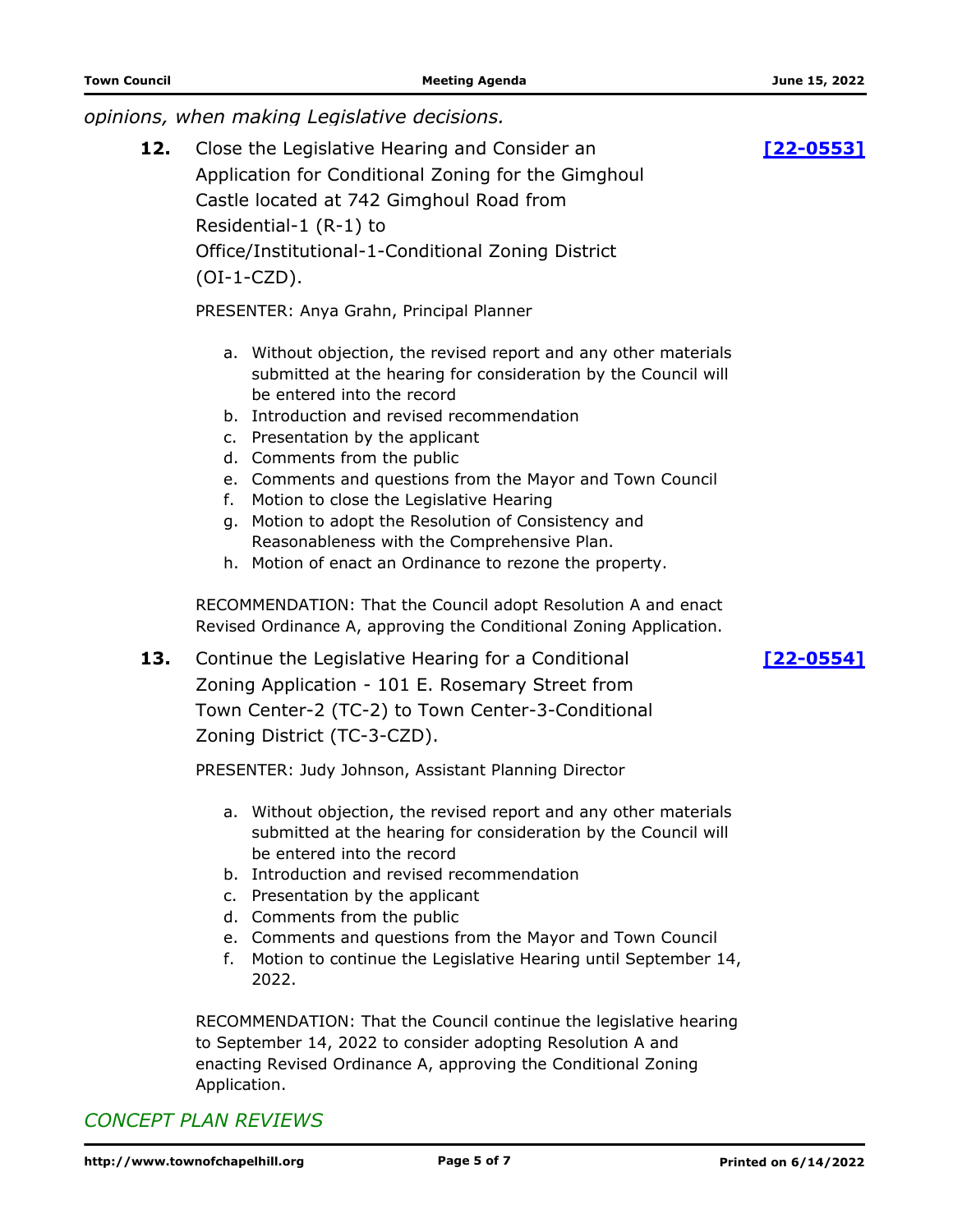*Concept Plans: Presentations for Concept Plans will be limited to 15 minutes.*

*Concept Plan review affords Council members the opportunity to provide individual reactions to the overall concept of the development which is being contemplated for future application. Nothing stated by individual Council members this evening can be construed as an official position or commitment on the part of a Council member with respect to the position they may take when and if a formal application for development is subsequently submitted and comes before the Council for formal consideration.*

*As a courtesy to others, people speaking on an agenda item are normally limited to three minutes. Persons who are organizing a group presentation and who wish to speak beyond the three minute limit are requested to make prior arrangements through the Mayor's Office by calling 968-2714.*

**14.** Concept Plan Review: Huse Street Residential. **[\[22-0555\]](http://chapelhill.legistar.com/gateway.aspx?m=l&id=/matter.aspx?key=8060)**

PRESENTER: Judy Johnson, Assistant Planning Director

- a. Review of process
- b. Presentation by the applicant
- c. Comments from the Community Design Commission, Housing Advisory Board, and Stormwater Management Utility Advisory Board
- d. Comments from the public
- e. Comments and questions from the Mayor and Town Council
- f. Motion to adopt a resolution transmitting Council comments to the applicant.

RECOMMENDATION: That the Council adopt the resolution transmitting comments to the applicant.

**15.** Concept Plan Review: Barbee Chapel Apartments. **[\[22-0556\]](http://chapelhill.legistar.com/gateway.aspx?m=l&id=/matter.aspx?key=8091)**

PRESENTER: Judy Johnson, Assistant Planning Director

- a. Review of process
- b. Presentation by the applicant
- c. Comments from the Community Design Commission, Housing Advisory Board, and Stormwater Management Utility Advisory Board
- d. Comments from the public
- e. Comments and questions from the Mayor and Town Council
- f. Motion to adopt a resolution transmitting Council comments to the applicant.

RECOMMENDATION: That the Council adopt the resolution transmitting comments to the applicant.